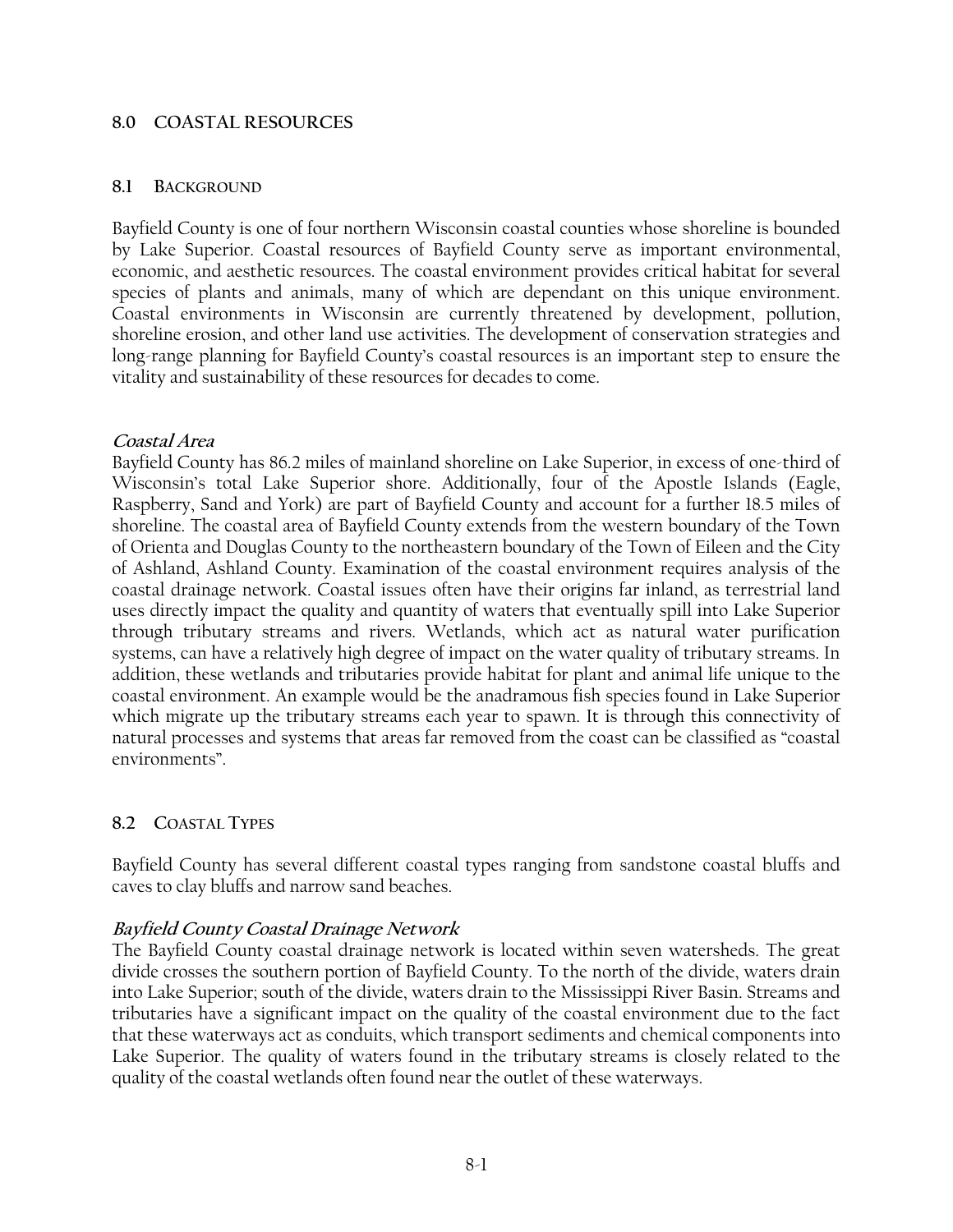#### Bayfield Peninsula Northwest

Bark River, Cranberry River, East Fork Cranberry River, Flag River, East Fork Flag River, Lenawee Creek, Lost Creek (1-3) Racket Creek Sand River, Saxine Creek Siskiwit River, Squaw Creek, Unnamed Tributaries.

# Bayfield Peninsula Southeast Watershed

Birch Run, Bono Creek, Boyd Creek, Brickyard Creek, Chicago Creek, Fourmile Creek, Frog Creek, Little Sioux River, Onion River, Pikes Creek, North Pikes Creek, Raspberry River, Red Cliff Creek, Sioux River, Thompson Creek, Whittlesey Creek, North Fork Whittlesey Creek, Unnamed Tributaries.

#### Iron River Watershed

Blaine Creek, Dahl Creek, DeChamps Creek, Fish Creek, Halls Creek, Hills Creek, Iron River, East Fork Iron River, Middle Creek, Muskeg Creek, Reefer Creek, Resch Creek, Schacte Creek, Townsend Creek, Unnamed Tributaries.

#### Fish Creek Watershed

Bay City Creek, North Fish Creek, Fish Creek Slough, South Fish Creek, Little Pine Creek, Pine Creek, Slaughterhouse Creek, Unnamed Tributaries.

#### Marengo River Watershed<sup>1</sup>

Deer Creek, Marengo River, Morgan Creek, Pearl Creek, Pre-emption Creek, Schramm Creek, Spring Creek, White River.

#### White River Watershed<sup>1</sup>

Bolen Creek, Deer Creek, Eighteen Mile Creek, Hanson Creek, Jader Creek, Long Lake Branch, Porcupine Creek, Pre-emption Creek, Spring Creek, Tader Creek, Twenty Mile Creek, White River, White River (East, South, West Forks), Unnamed Tributaries.

Lower Bad River Watershed<sup>1</sup> Unnamed Creek

Bois Brule River<sup>2</sup> Unnamed Creek

#### **8.3 COASTAL HABITATS**

Coastal areas are a unique physical environment that provide critical habitat for a wide range of plant and animal species. Examples of the unique coastal habitats found in Bayfield County include:

 1 Outlet in Ashland County

<sup>&</sup>lt;sup>2</sup> Outlet in Douglas County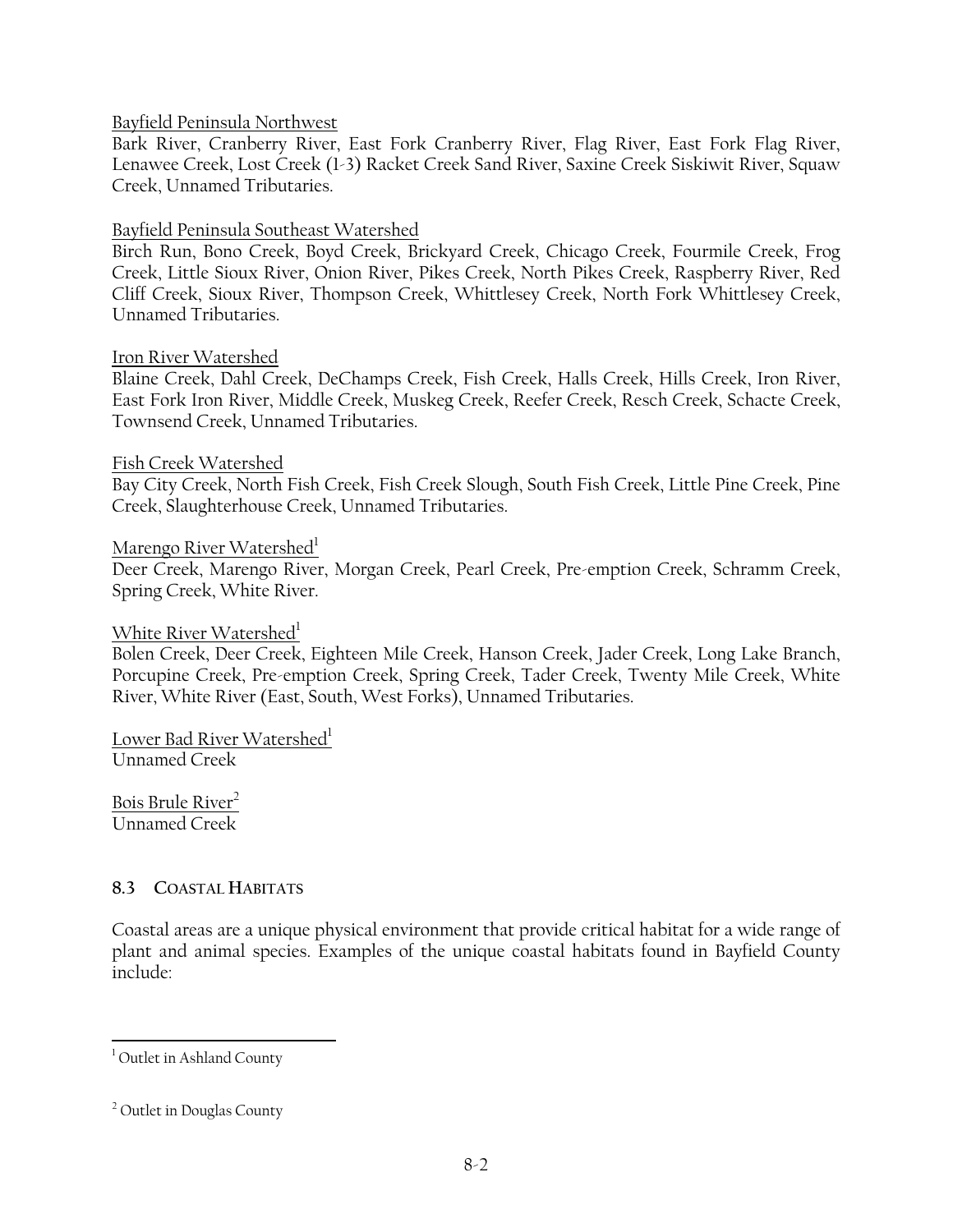The Apostle Islands National Lakeshore – A unique coastal environment managed by the National Park Service. The Apostle Islands contain a unique blend of coastal features including wetlands, remnant old growth forests, and sandstone cliffs. These areas provide habitat for a wide range of breeding and migratory birds as well as federally and state listed plant and animal species.

The Bayfield Peninsula Tributaries – An extensive stream network draining the lands of the Bayfield ridge, a 10-15 mile wide prominent range of hills extending from the tip of the peninsula to the southwest. These tributaries include the Raspberry River, Sand River, Flag River, Bark River, Sioux River, Onion River, and numerous other perennial and intermittent waterways. The tributaries of the Bayfield Peninsula account for nearly 50 percent of the trout and salmon reproduction along Lake Superior's south shore.

South Shore Fishery/Wildlife Area – Two sites in the Bayfield Peninsula southeast watershed that drain to Chequamegon Bay, Pikes Creek and the Sioux River, are part of the South Shore Fish and Wildlife Area, a Wisconsin Department of Natural Resources land acquisition project. The project was approved in 1992 with an acquisition goal of 8,690 acres. The project aims to maintain and enhance highly valuable coastal wetlands and watersheds supporting migratory trout and salmon species.

# **8.4 COASTAL WETLANDS**

The wetland networks found only along the Lake Superior coasts include freshwater estuaries, interdunal wetlands, ridge and swale systems, and lakeplain prairies. Coastal wetlands in Bayfield County differ from inland wetlands in both form and function. These communities have survived and exist because of the continuous interaction of the lake, streams, and shore. Bayfield County's coastal wetland communities serve many biological and ecological functions. Coastal wetlands provide spawning habitat for many species of fish; they provide rest areas and habitat for migratory birds; and they provide critical habitat for many rare, threatened, and endangered species of plants and animals. Coastal wetland habitats are biologically very diverse and contain many unique plant communities including coastal fen, coastal bog, northern sedge meadow, lagoon, and dry pine forest.

Coastal wetlands on the south shore of Lake Superior are coming under increasing development pressure. In 1996 under the Lake Superior Binational Program, the Wisconsin Department of Natural Resources defined the areas of important habitat in the Wisconsin portion of the Lake Superior basin. In Bayfield County, the Bayfield Peninsula streams, estuaries, coastal wetlands, and the Apostle Islands were identified as significant areas that represent the pre-settlement conditions of the lake basin and contain diverse and unique habitats. Primary Coastal Wetlands are depicted in Map 8.1.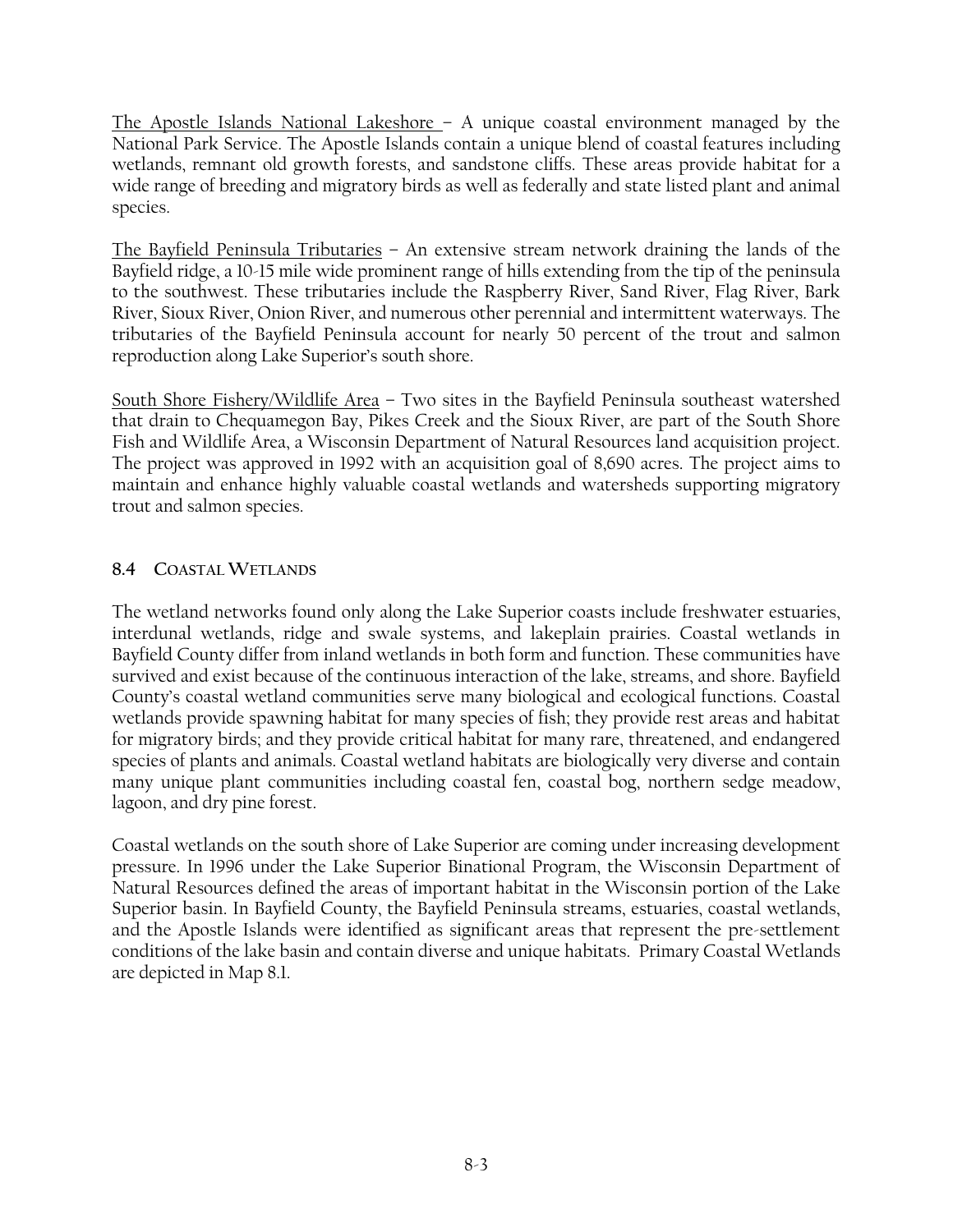**Map 8.1 Primary Coastal Wetlands**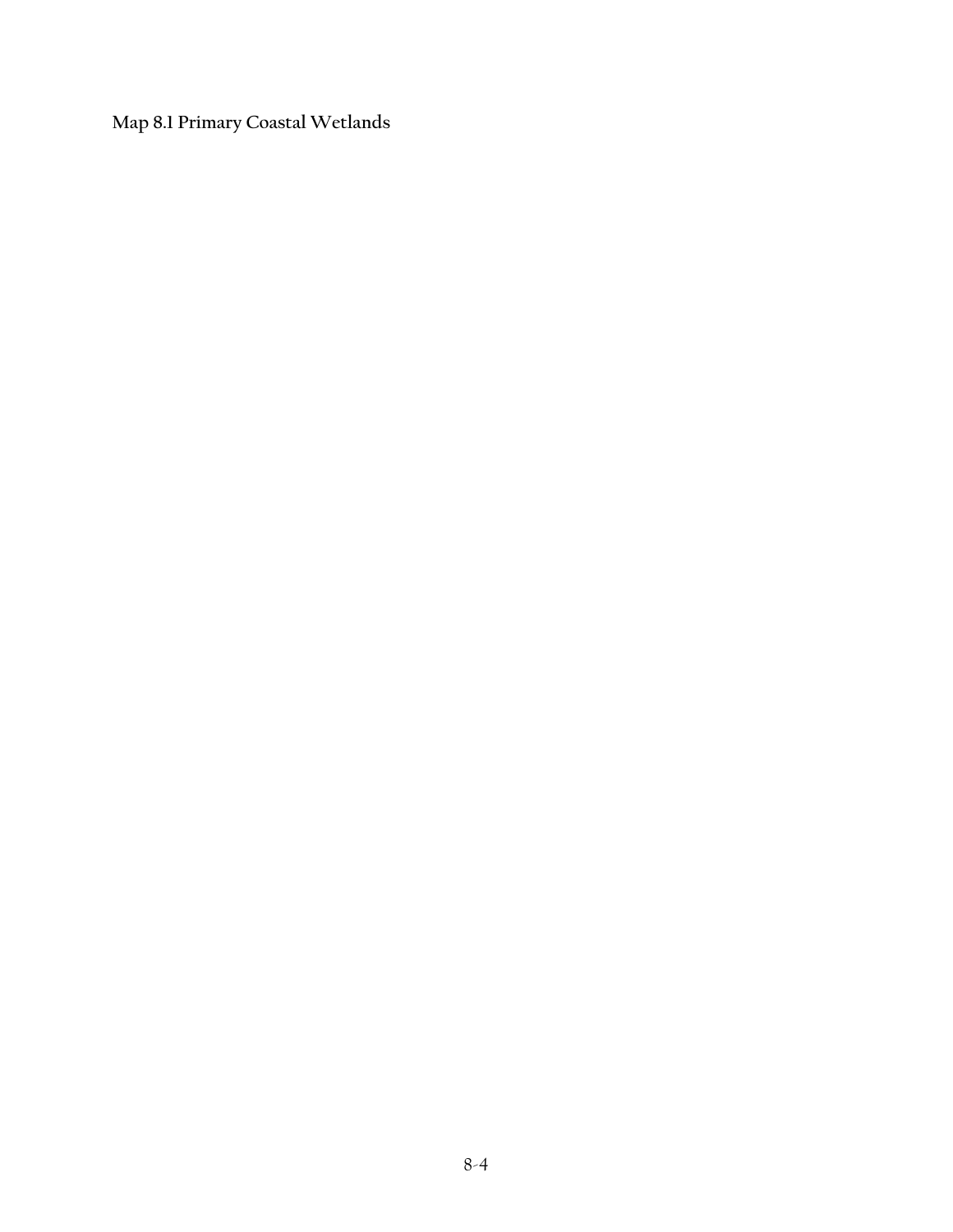# **Significant Coastal Wetland Communities in Bayfield County**  (Priority Wetland Sites as identified by the Wisconsin Department of Natural Resources)

Port Wing Wetlands<br>Sand Bay Sultz Swamp

Bark Bay<br>
Bayview Beach – Sioux River Slough<br>
Lost Creek Wetlands<br>
Wetland Communities of the Apostle Wetland Communities of the Apostle Islands<br>Fish Creek Slough Red Cliff Reservation<br>Bibon Marsh

# **Bark Bay Wetlands**



Photo courtesy: WDNR

# **Red Cliff Wetlands**



Photo courtesy: WDNR

# **Bibon Marsh**



# **Sand Bay Wetlands**



**Photo courtesy: WDNR**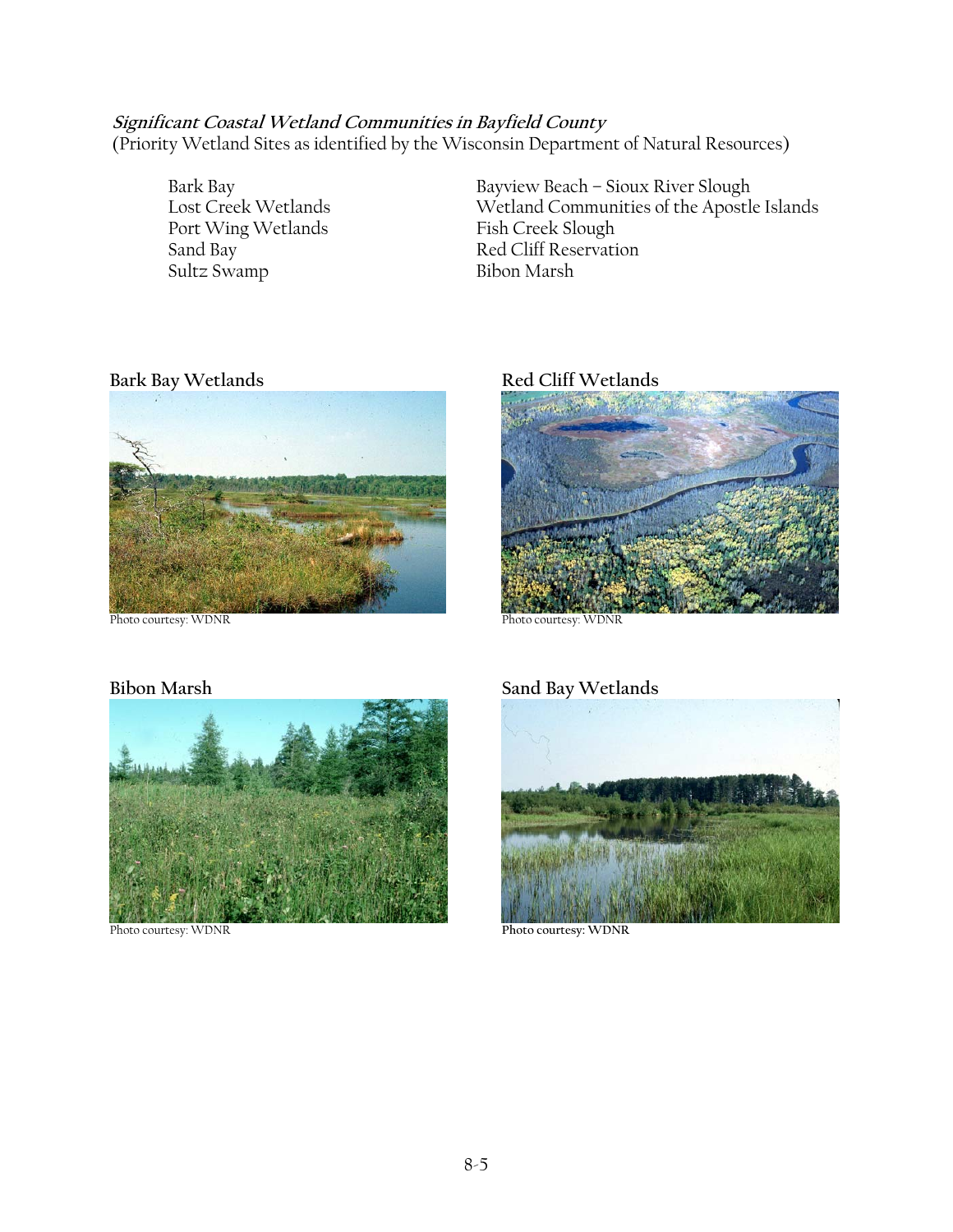# **Port Wing Wetlands**



Photo courtesy: WDNR

# **Sultz Swamp**



Photo courtesy: WDNR

# **Bayview Beach – Sioux River Slough**

**Photo courtesy: WDNR**

# **Fish Creek Sloughs**



Photo courtesy: WDNR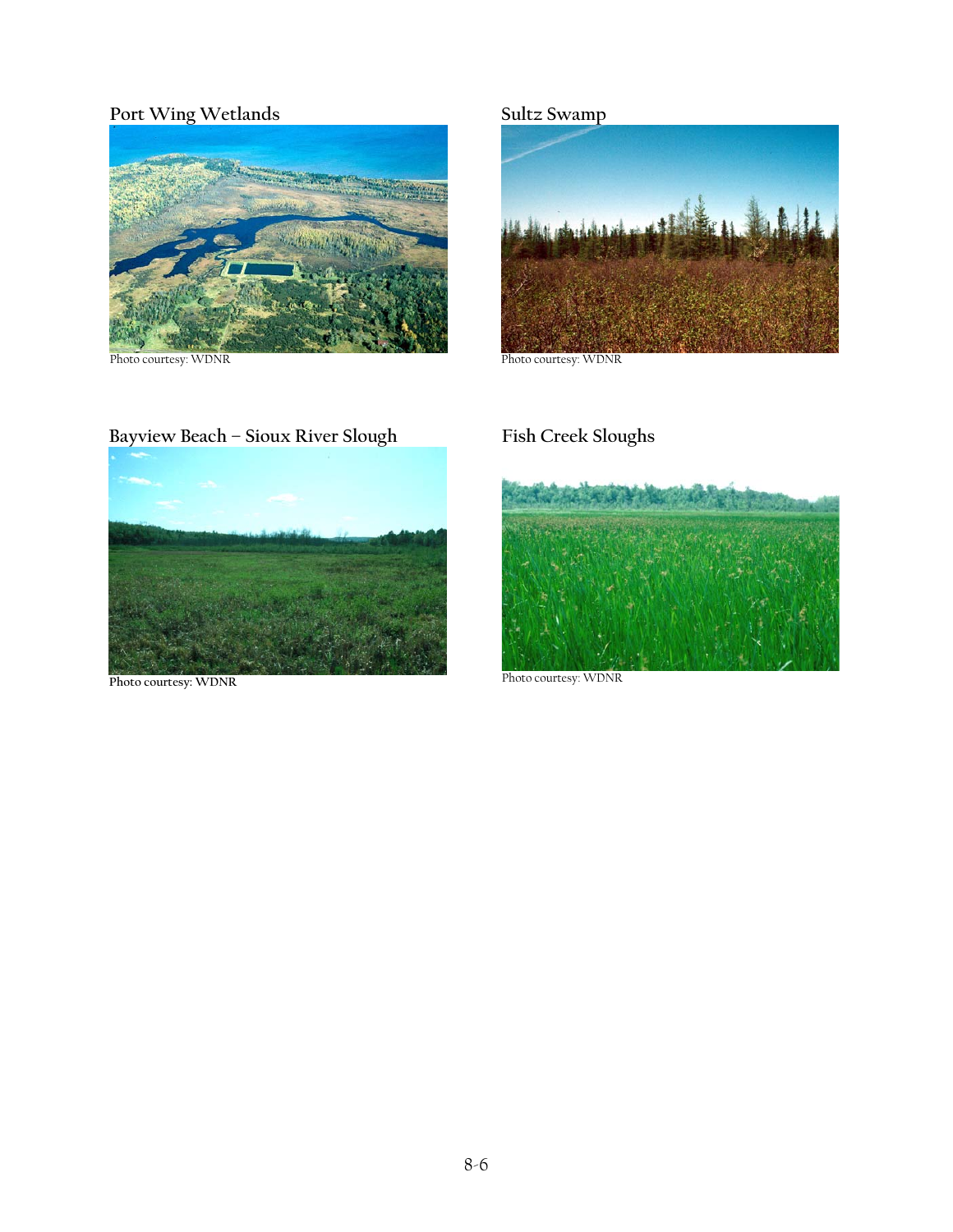#### **8.5 COASTAL HAZARDS**

Erosion/Sedimentation – Highly erodible sand and red clay soils are characteristic of much of the southern Lake Superior basin and are responsible for the greatest impact to water quality within the Lake Superior Watershed. Land use practices within the basin that increase peak flows of water off the landscape increase instream erosion through channel incising and slumping of destabilized streambanks, resulting in bank erosion and downstream sedimentation. Disturbed soils coupled with high volume and velocity of water flowing off the landscape creates a severe instream erosion hazard, especially following major rainfall events and in the spring snowmelt. Instream sedimentation, as well as sediment accumulation in Lake Superior, poses a threat to native plant and animal life. As the sediment builds up in the basin, it impedes the natural function of the system inhibiting fish spawning and restricting plant growth. A Wisconsin nonpoint source pollution abatement project has been undertaken for

**South Shore Red Clay Erosion** 



Photo courtesy: Albert Dickas, UW-Superior

**Slump Erosion** 



Photo courtesy: USDA-Natural Resources Conservation Service

Whittlesey Creek, one of several streams flowing through the Lake Superior clay plain, where erosion and sedimentation are accelerated. Guidelines are being developed by the Wisconsin Department of Natural Resources and partners for Wisconsin's portion of the Lake Superior basin to identify and/or modify land use practices that accelerate runoff rates and increase peak water flows that accelerate the instream erosion process, contributing to increased sedimentation.



Photo courtesy: Robert F. Beltran

**Shoreline Erosion** 



Photo courtesy: National Park Service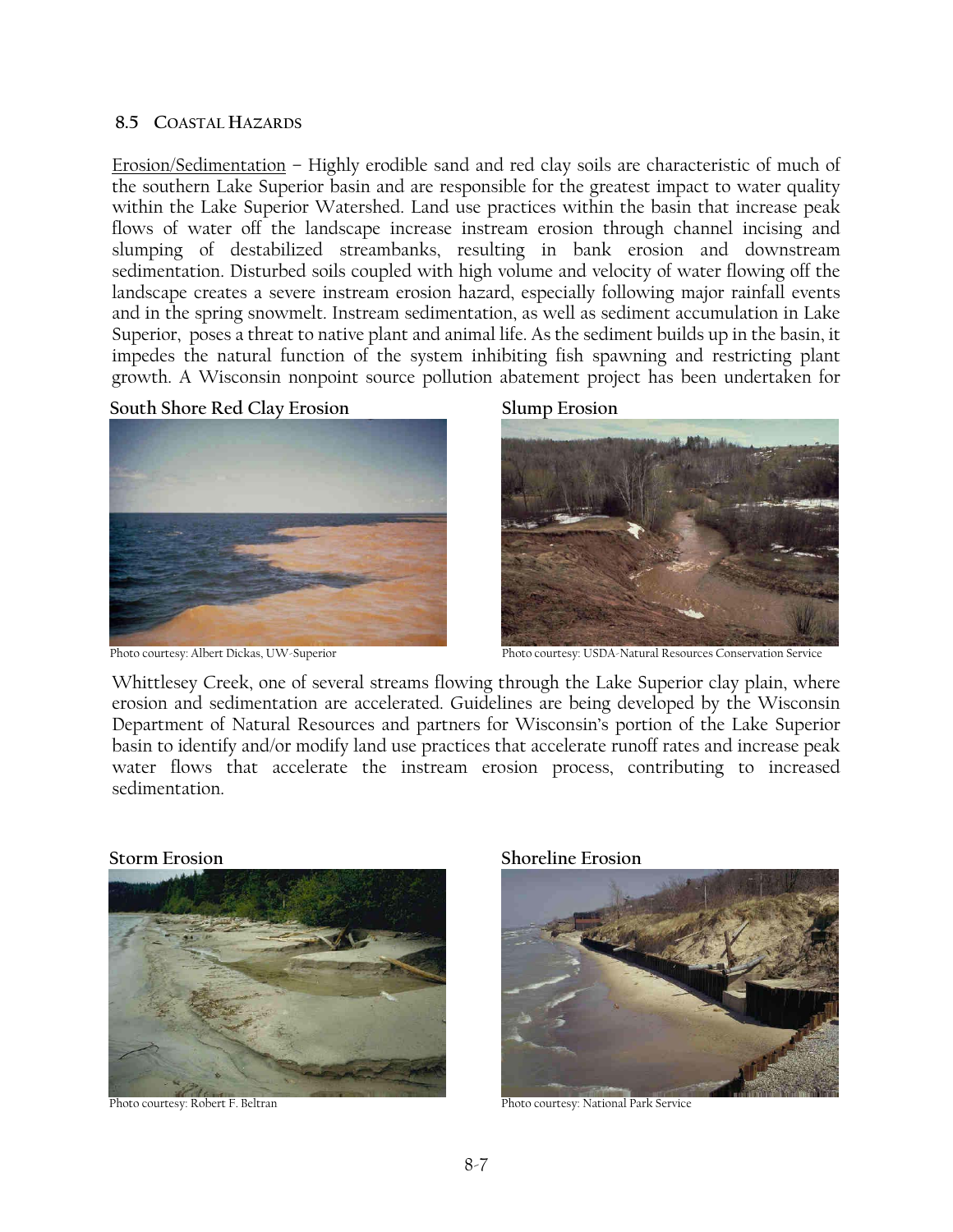# **Coastal bluff erosion/shoreline recession**

The Wisconsin Coastal Management Program has identified the erosion of coastal bluffs, banks, and beaches as one of three primary types of natural hazards affecting Wisconsin's great lakes shores. Temporary fluctuations in water levels due to storm events or storm-induced surges producing elevated wave activity are the principal causes of coastal bluff erosion. Along the Bayfield County coast, the high clay bluffs extending from Bark Point, westward toward Wisconsin Point, Douglas County, are the most vulnerable shoreline to this type of erosion (Springman and Born 1979).

# **8.6 BAYFIELD COUNTY SHORELINE RECESSION STUDY**

A study $^{\rm l}$  conducted in 2001 indicated the significant impact that the coastal erosion process has had along a portion (28 miles) of Lake Superior shoreline in Bayfield County. The results of the 2001 study reaffirm results of studies conducted during the 1970's, indicating that coastal erosion processes have had a significant impact on the coastline of Bayfield County. According to the 2001 study, an estimated 5,000,000  $yds<sup>3</sup>$  (cubic yards) of shoreline were lost from 1938 to 1990. This loss translates to an annual loss in excess of 100,000 yds<sup>3</sup> per year or nearly 3,600 yds<sup>3</sup> per shoreline mile per year. The level of shoreline recession is dependant on many factors, including nature of the substrate, stabilizing vegetative cover, and shoreline alteration. The most extreme recession rate (bluff) was 187 feet, although beach erosion at the Port Wing Harbor had retracted the shoreline nearly 500 feet.

# **Economic Impact of Coastal Recession on Bayfield County**

Nearly 1,200 coastal land parcels exist in Bayfield County. These parcels comprise 1 percent of the total land area in the county but account for nearly 10 percent of the county's total private land value. The loss of land and structures in these areas reduces the overall county tax base. In addition, costly remediation procedures place economic burdens on local government.

Pollution – Agricultural runoff and municipal effluent discharge are the primary sources of water quality degradation in Bayfield County. Potential pollution sources such as barnyard runoff, livestock operations, cropland chemical applications (pesticides, fertilizers), and failing septic systems contribute to pollutant loading in local streams. Surface runoff from roads, parking lots, or other impervious surfaces introduces chemicals such as oil, heavy metals, road salts, mercury, and lead into surface waters.

Habitat Loss / Fragmentation / Development – Demand for coastal property in Bayfield County and all of northern Wisconsin is at an all time high. Pressure to convert existing undeveloped land for residential/recreational uses is very high and some coastal areas are being developed at a rate that rivals inland lakeshore development. Coastal development threatens the sensitive natural environment by destroying fragile habitats, reducing habitat connectivity (fragmentation), disrupting coastal processes, creating more impervious surface cover, and adding pollutants to the system. Development of the coastal environment also detracts from the natural setting and aesthetic qualities, which attract tourists and vacationers to northern Wisconsin.

<u>.</u>

<sup>&</sup>lt;sup>1</sup> 2001 Wisconsin Coastal Management Program, Bayfield County Land Records, Benchmark GIS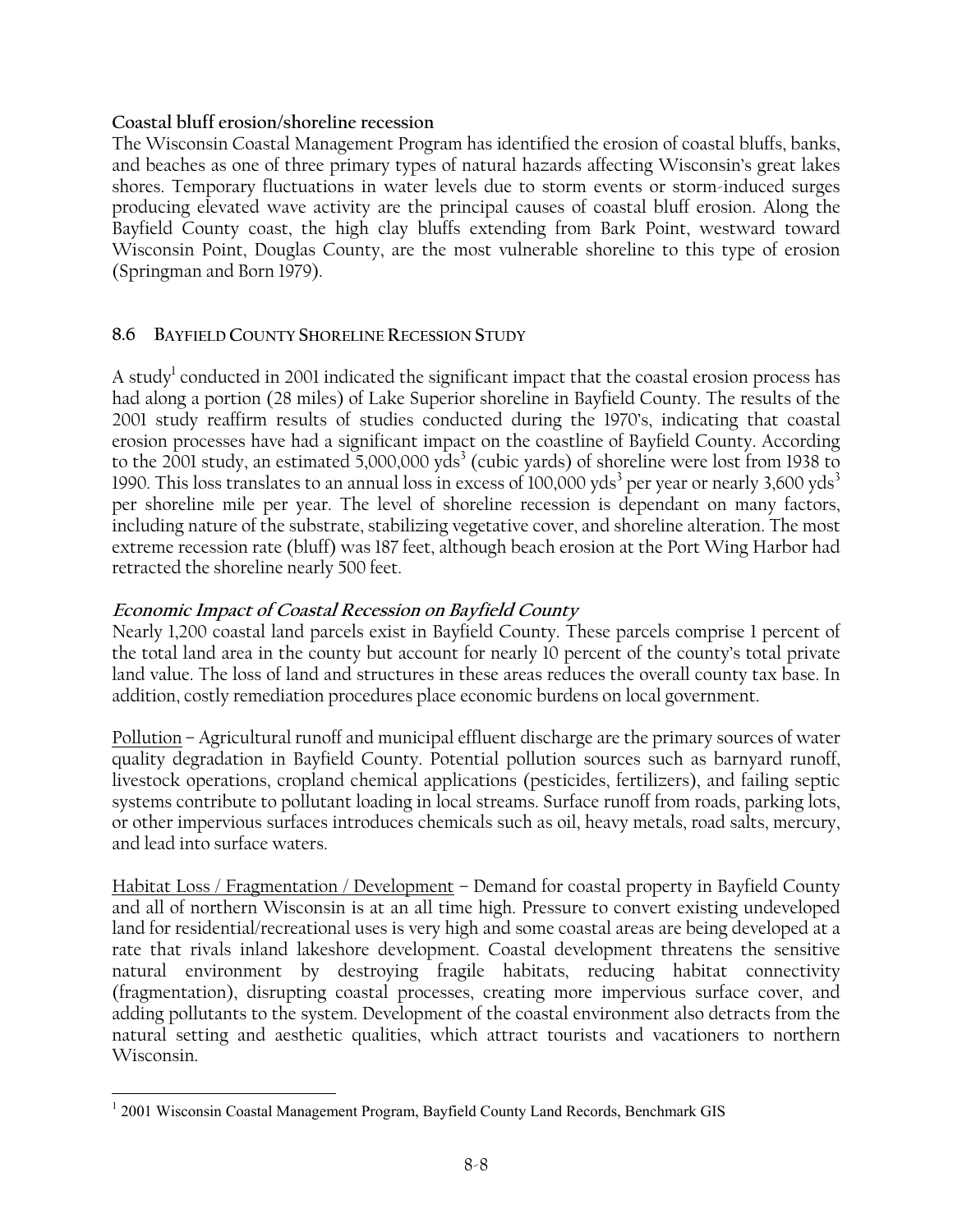#### **8.7 RARE SPECIES FOUND IN THE COASTAL WETLANDS OF BAYFIELD COUNTY**

The following is a partial list of rare plant and bird species found in Bayfield County coastal wetland environments that have been identified by the Wisconsin Department of Natural Resources.

# Plants Birds Arrow-leaved sweet-coltsfoot American bittern Autumnal water-starwort black meadowhawk Bog copper Boreal chickadee Bog fritillary Yellow bellied flycatcher Brown beak-rush Yellow Rail Common bog arrow-grass Evening grosbeak Crinkled hairgrass Connecticut warbler Downy willow-herb Gray jay Farwells water-milfoil Tennessee warbler Fly honeysuckle Merlin Large roundleaf orchid Cape may warbler Leafy white orchid Red-breasted merganser Livid sedge Marsh horsetail Michaux sedge New England violet Showy ladie's Slipper Sparse flowered sedge Sparse-flowered sedge Swamp pink Tawny crescent spot

# **8.8 COASTAL PROTECTION TOOLS**

Yellow bellied flycatcher

Managing and protecting coastal resources requires the use of engineering practices and land management tools such as setbacks and construction best management practices (BMP's) According to the 1990 National Research Council's report titled "Managing Coastal Erosion", various shoreline engineering practices can be implemented to reduce the coastal erosion hazard.

#### **Beach Nourishment**

A practice involving the excavation of sand from one location and deposition in another. (NRC 1990, pp 56-57)

#### **Sand Bypassing**

Coastal features such as harbors and navigation channels can disturb the movement of sediment in the littoral zone. Sand bypassing restores the natural flow of sediment downdrift of humanconstructed barriers through the use of fixed or floating pumping systems. (NRC 1990, p 61)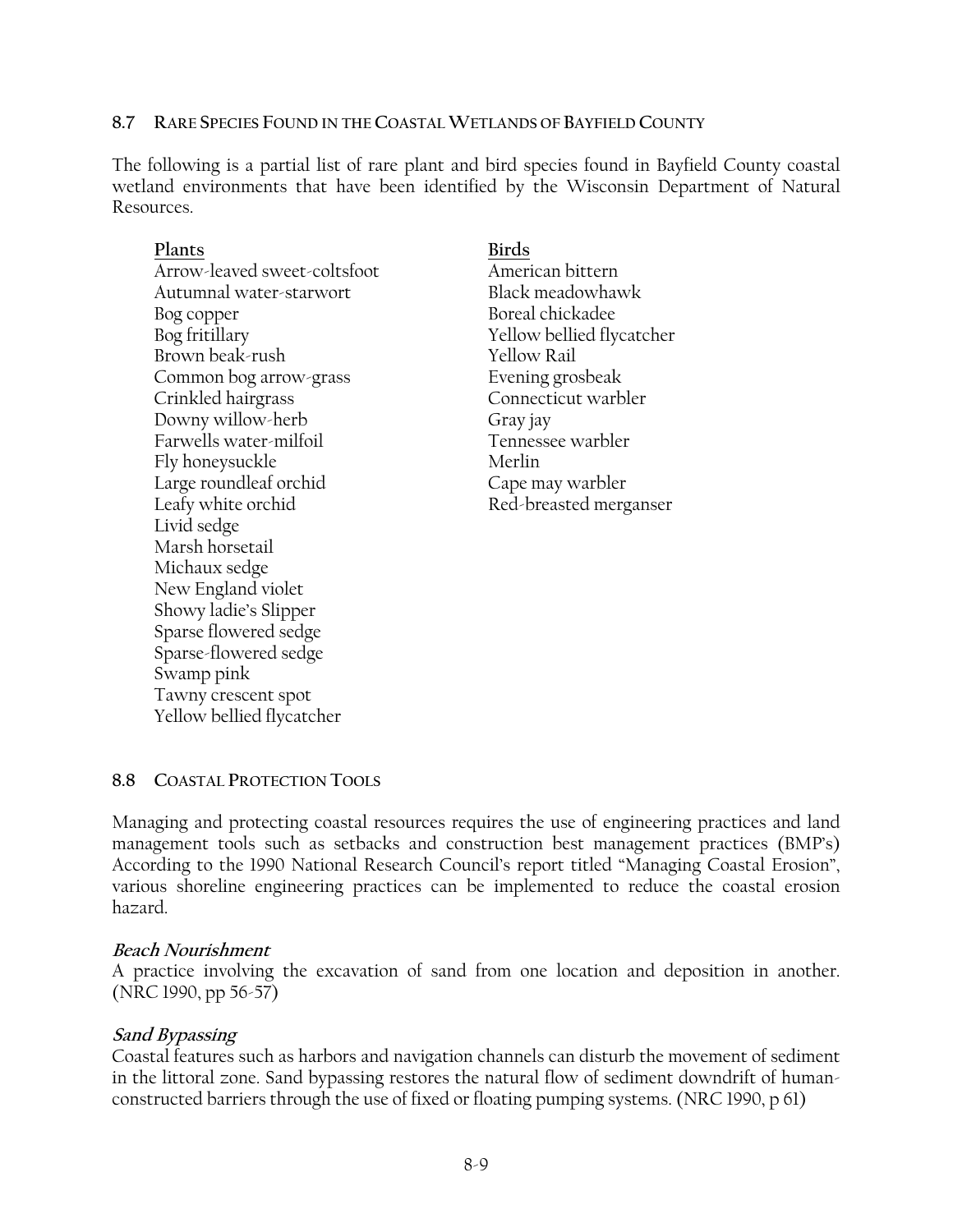# **Dune Construction**

Dunes act as erosion barriers by holding reserve sands to protect shoreline from wave and flood events. The construction of artificial dunes to replicate this process can reduce the impact of these coastal hazards. (NRC 1990, p 61)

# **Groins**

Constructed structures aligned perpendicular to the shoreline. Designed to minimize the sediment transport along the shore. (NRC 1990, p 55)

## **Seawalls**

Physical structures constructed on eroding shorelines. (NRC 1990, p 59-60)

# **Breakwaters**

Offshore structure design to absorb wave energy while promoting sediment deposition on the protected side. (NRC 1990, pp 60-61)

Additional non-structural coastal protection tools may be implemented as part of a public coastal protection policy or implemented on a voluntary basis by shoreland owners. These tools include:

# **Setbacks**

Placement of structures at sufficient distance from the shoreline in order to preserve the physical stability of the shore and to protect the structure from loss to erosion.

# **Vegetative Cover (shoreline buffer)**

Vegetative zone within the riparian area, which provides a "cushion" between the land and water. Vegetation provides erosion protection by stabilizing shorelines and banks and provides habitat for wildlife.

#### **Shoreland Septic Systems**

Location of shoreland septic systems is critical as soil and water conditions near the shore may impact the ability of the system to effectively treat effluent causing damage to the environment and posing a health risk to humans.

#### **Development of Landscape Plans**

Site plans designed to assist landowner with property development. Plans identify steep slopes, local drainage patterns, existing vegetative cover, locations for development (building footprints, driveway), well sites, natural features, and wildlife habitat.

#### **Bluff Stabilization Techniques**

BMP's designed to limit runoff from high bluffs and prevent bluff slumping due to erosion of the underlying soil. These techniques include retaining vegetative cover and limiting the amount of impervious cover (road, driveways, sidewalks). Both practices serve to reduce runoff velocity, thereby limiting soil erosion. Outletting rain gutters and diverting surface runoff away from the bluff will also serve to limit erosion.